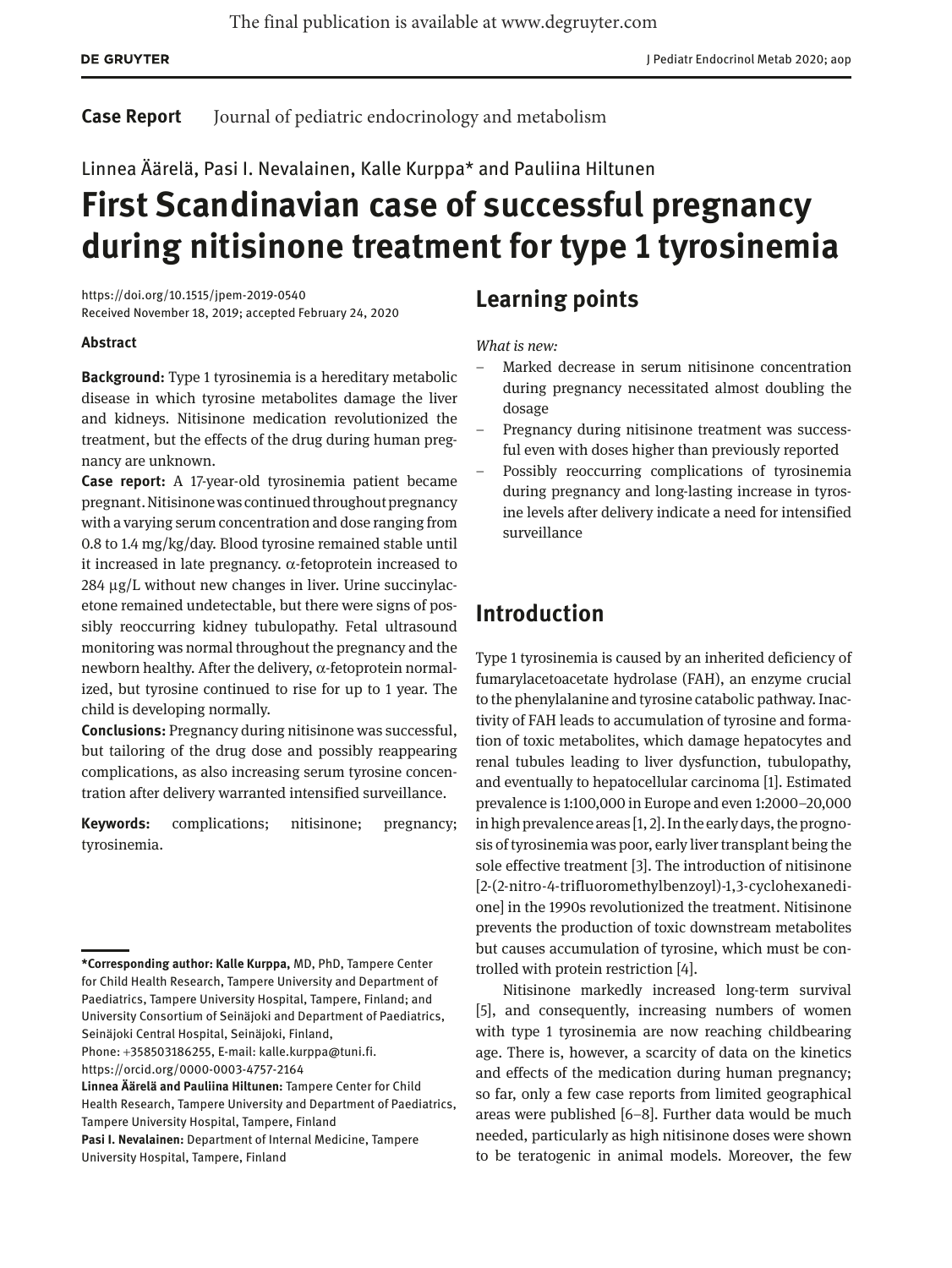pregnancy cases published on patients with type 2 tyrosinemia indicated that maternal tyrosine levels may have a major impact on fetal development [9, 10].

We report the first Scandinavian case of successful pregnancy in a patient with type 1 tyrosinemia. Besides careful follow-up of the developing fetus, particular attention was paid on the implementation of the treatment and possibly reoccurring disease complications.

### **Case description**

The mother was born of a non-consanguineous marriage of healthy parents after an uneventful pregnancy. At the age of 2 years, she presented with poor growth, rickets, and liver failure. Investigations showed high concentrations of blood tyrosine and  $α$ -fetoprotein (AFP), kidney tubular dysfunction, and dysplastic liver nodules. She was subsequently diagnosed with type 1 tyrosinemia with homozygotic Finnish mutation W262X [2]. Protein restriction and nitisinone treatment (0.8 mg/kg/day) resulted in normalization of the laboratory parameters and hepatic findings. During the following years, the treatment was successful apart from persistent osteopenia. Her growth and development were normal, and there were no signs of other extrahepatic complications.

The patient became pregnant at the age of 17 years. She started monthly visits for evaluation after gestational week 8. Week 15 fetal ultrasound was normal. During the pregnancy, natural protein intake was raised from 22 to 26 g/day, and phenylalanine and tyrosine-free supplement from 38 to

60 g/day to meet the increased nutrient demands and weight gain (from 43 to 54 kg). Blood nitisinone concentration decreased, and the dose had to be increased from 0.8 mg/ kg to 1.4 mg/kg/day (Figure 1). The dosage was adjusted aiming to keep urine succinyl acetone undetectable and plasma nitisinone within target range (40–60 μmol/L) [11]. The blood samples were drawn in standardized manner in the morning. Tyrosine remained relatively stable until late pregnancy, when it rapidly increased and remained elevated several months after the delivery (Figure 1). AFP rose from prior <5 μg/L to 284 μg/L without new changes in liver function or imaging, while urine succinyl acetone remained undetectable. Ultrasound monitoring (at 19, 27, 31, 36, 38, and 40 weeks) showed normal fetal development. Compensated metabolic acidosis and fluctuating  $\alpha$ -1-microglobulin levels were observed throughout the pregnancy, possibly due to reoccurring tubular dysfunction.

After 40 weeks of gestation, the patient gave birth to a non-affected healthy boy. The newborn was clinically normal and average sized (3660 g, 0 SD; 50 cm, −0.7 SD; head circumference 35.0 cm, −0.3 SD). The mother did not breastfeed as it was not recommended during nitisinone treatment given previously observed adverse effects in animal models. Mother's protein intake and nitisinone dosage were gradually reduced to pre-pregnancy levels. Metabolic acidosis and elevated AFP normalized rapidly, but tyrosine increased to 900 μmol/L, even with strict dietary compliance and remained elevated after the delivery. The mother lost approximately 10 kg of weight within 4 months after delivery, including normal weight loss after childbirth.

The newborn was clinically healthy and had no abnormalities in abdominal, cardiac, and brain imaging studies.



**Figure 1:** Plasma tyrosine and nitisinone concentration of the mother with type 1 tyrosinemia before, during, and after the pregnancy.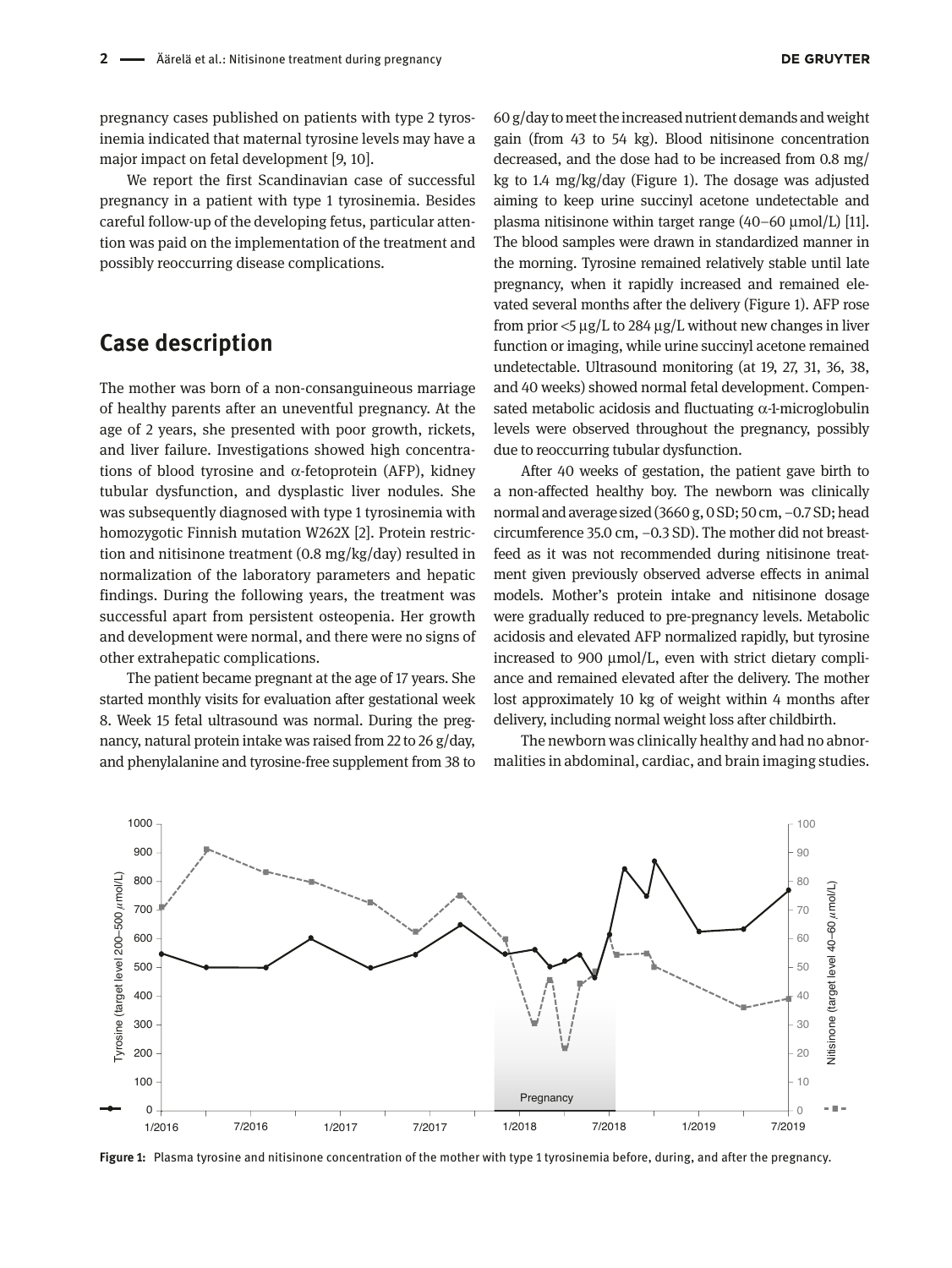The child is currently 1.25 years old and showing normal neuromotor development. He is also able to speak a few words and is growing within acceptable limits (height −1.5 SD, weight +1.5 SD) [12].

## **Discussion**

Pregnancy during nitisinone treatment was successful, and no adverse effects were observed on the fetus. The infant has been healthy in all clinical and laboratory evaluations during the first year of life. To date, only three cases (in Belgium, France, and the United States) of pregnancy carried to term during nitisinone treatment for tyrosinemia type 1 were reported [6–8]. Further studies are of utmost importance, as nitisinone is still not recommended in pregnancy ([https://www.ema.europa.eu/en/](https://www.ema.europa.eu/en/medicines/human/EPAR/orfadin#product-information-section) [medicines/human/EPAR/orfadin#product-information](https://www.ema.europa.eu/en/medicines/human/EPAR/orfadin#product-information-section)[section](https://www.ema.europa.eu/en/medicines/human/EPAR/orfadin#product-information-section)). Together with earlier reports, our study demonstrates the fetal safety of the drug. This is good news, as discontinuation of the medication predisposes the affected mother to a serious risk of acute liver failure and malignancy.

However, caution is still needed until more evidence accumulates, since nitisinone was shown to be teratogenic in animal models. For example, in rabbits, nitisinone increased the risk of umbilical hernia and gastroschisis, while in mice, it reduced pup growth and survival during the weaning period. The adverse effect started from a 2.5 fold higher dose than the maximum recommended human dose (2 mg/kg/day). Here, nitisinone had to be raised to 1.4 mg/kg/day during pregnancy, which was higher

than previously reported (Table 1), but still below the maximum dose and harmful quantities in animal models. In the reports by Garcia Segarra et al. [6] and Vanclooster et al. [7], the dosages during pregnancy were the same as the previous, while Kassel et al. [8] did not report the dose. Our case provides evidence that nitisinone can be used safely with somewhat higher dose, which is important as the aforesaid adverse effects in animal studies were dose related. Moreover, the increase was due to low plasma drug concentration, and arguably, the actual quantity reaching the fetus was not increased. A similar, but less marked, tendency for decreasing nitisinone concentration was also reported in the two aforesaid studies [6, 8].

Besides nitisinone, high tyrosine concentration may also be harmful in pregnancy. Cerone et al. [10] described two babies with microcephaly, developmental delay, and low birth weight born to a mother with type 2 tyrosinemia whose tyrosine levels exceeded 1000 μmol/L during pregnancy, while Francis et al. [9] described a similar case in which adverse outcome was avoided by controlled tyrosine levels. Although nitisinone is not used to treat tyrosinemia type 2, similar risks associated with elevated tyrosine levels could also be present in type 1 tyrosinemia. Further emphasizing the importance of controlling the mother's tyrosine level, there seems to be active transplacental transport, and the levels in the fetus may be higher than those in the mother [6, 7].

Treatment of tyrosinemia during pregnancy is, therefore, a matter of balancing between maintaining tyrosine and nitisinone concentrations safely low, while simultaneously ensuring the needed protein supply to mother and fetus. In the report by Garcia Segarra et al. [6], the baby's weight and head circumference were quite small, possibly

**Table 1:** Comparison between the present case of pregnancy in a mother with type 1 tyrosinemia and the three previous cases described in the literature.

|                                              | Vanclooster et al. [7] | Garcia Segarra et al. [6] | Kassel et al. [8] | The present case |
|----------------------------------------------|------------------------|---------------------------|-------------------|------------------|
| Mother's age at diagnosis, year              | 3.0                    | 0.9                       | 2.0               | 2.7              |
| Pregnancy                                    |                        |                           |                   |                  |
| Age at conception, years                     | 19                     | 21                        | 16                | 17               |
| Total protein intake, median or range, g/day | $56 - 76$              | 70                        | <b>ND</b>         | 72               |
| $T/P^a$ free formula, median, $g/day$        | 76                     | <b>ND</b>                 | ND.               | 60               |
| Nitisinone, $mg/kg/db$                       | 0.5                    | 0.6                       | < 1.0             | 1.4              |
| Nitisinone concentration, range, $\mu$ mol/L | $68 - 96$              | $41 - 57$                 | $10 - 70$         | $22 - 63$        |
| Tyrosine concentration, range, $\mu$ mol/L   | $500 - 693$            | $375 - 838$               | $400 - 750$       | $430 - 603$      |
| Pregnancy outcome                            | Normal                 | Normal                    | Normal            | Normal           |
| Gestational age at delivery, weeks           | 41                     | 41                        | 37                | 40               |
| Infants weight, kg                           | 2.950                  | 2.615                     | 2.900             | 3.660            |
| Child also affected with tyrosinemia         | No                     | Yes                       | No                | No               |
|                                              |                        |                           |                   |                  |

a Tyrosine/phenylalanine. b Maximum dose used during pregnancy. ND, no data.